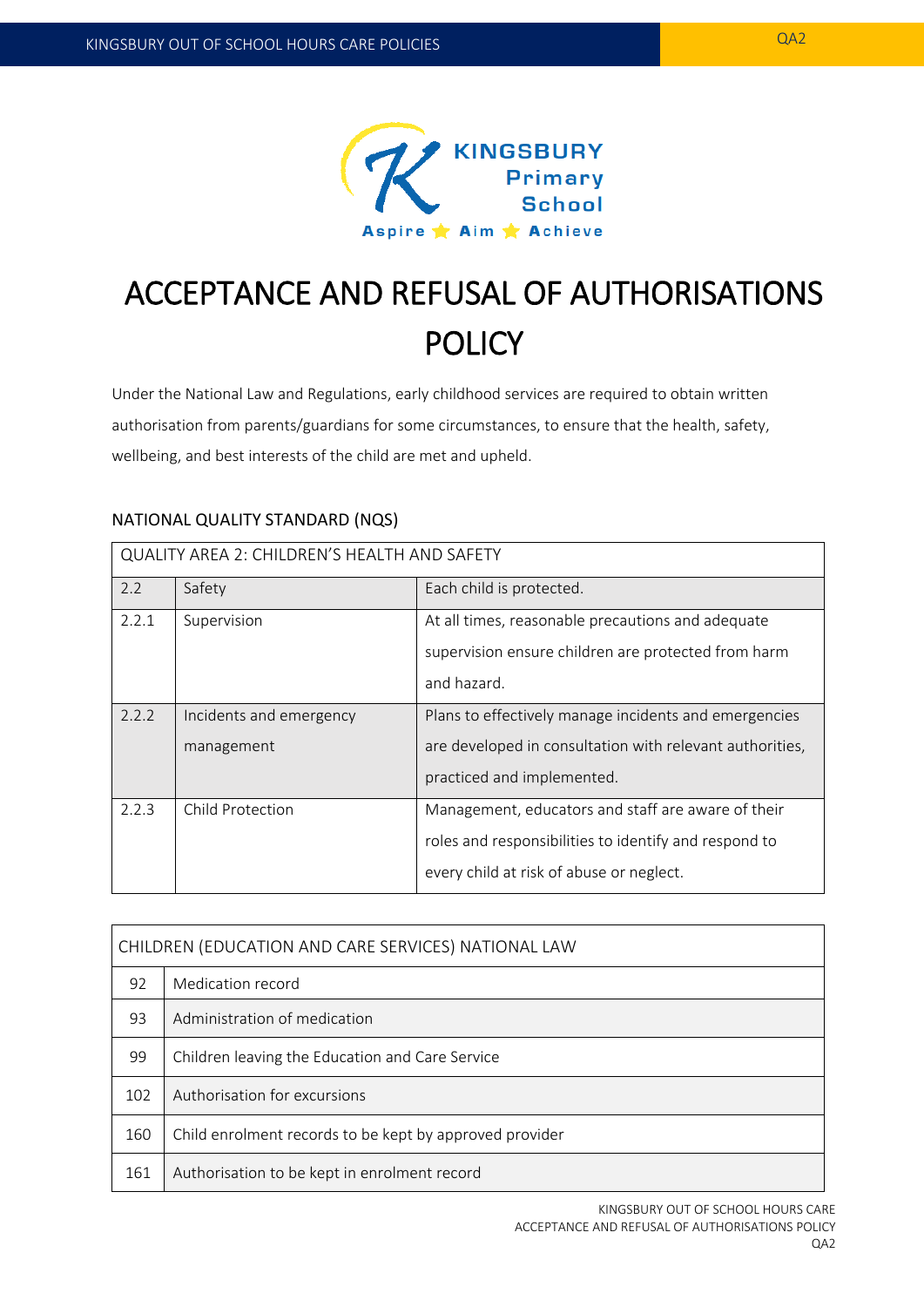168 | Education and Care Services must have policies and procedures

#### RELATED POLICIES

- Administration of Medication Policy
- Anaphylaxis Management Policy
- Arrival and Departure Policy
- Asthma Management Policy
- Child Protection
- Child Safe Environment Policy
- **•** Enrolment and Orientation Policy
- **•** Excursion Policy
- Incident, Injury, Trauma and Illness Policy

#### PURPOSE

To ensure that all educators, staff and volunteers of the Service are consistent in how authorisations are managed and what constitutes a correct authorisation and what does not, which consequently may lead to a refusal.

## **SCOPE**

This policy applies to families, staff, management and visitors of the Service

#### IMPLEMENTATION

Our OSHC Service will ensure we comply with the current Education and Care Services National Regulations, which require parent or guardian authorisation to be provided in matters including:

- Administration of medication to children.
- Administration of medical treatment, dental treatment, and general first aid treatment.
- **Ambulance transportation.**
- **Excursions including regular outings.**
- **Incursion attendance.**
- Taking of photographs by people other than educators.
- Water based activities.
- Enrolment of children, including providing details of persons nominated to authorise consent for medical treatment or trips outside the service premises.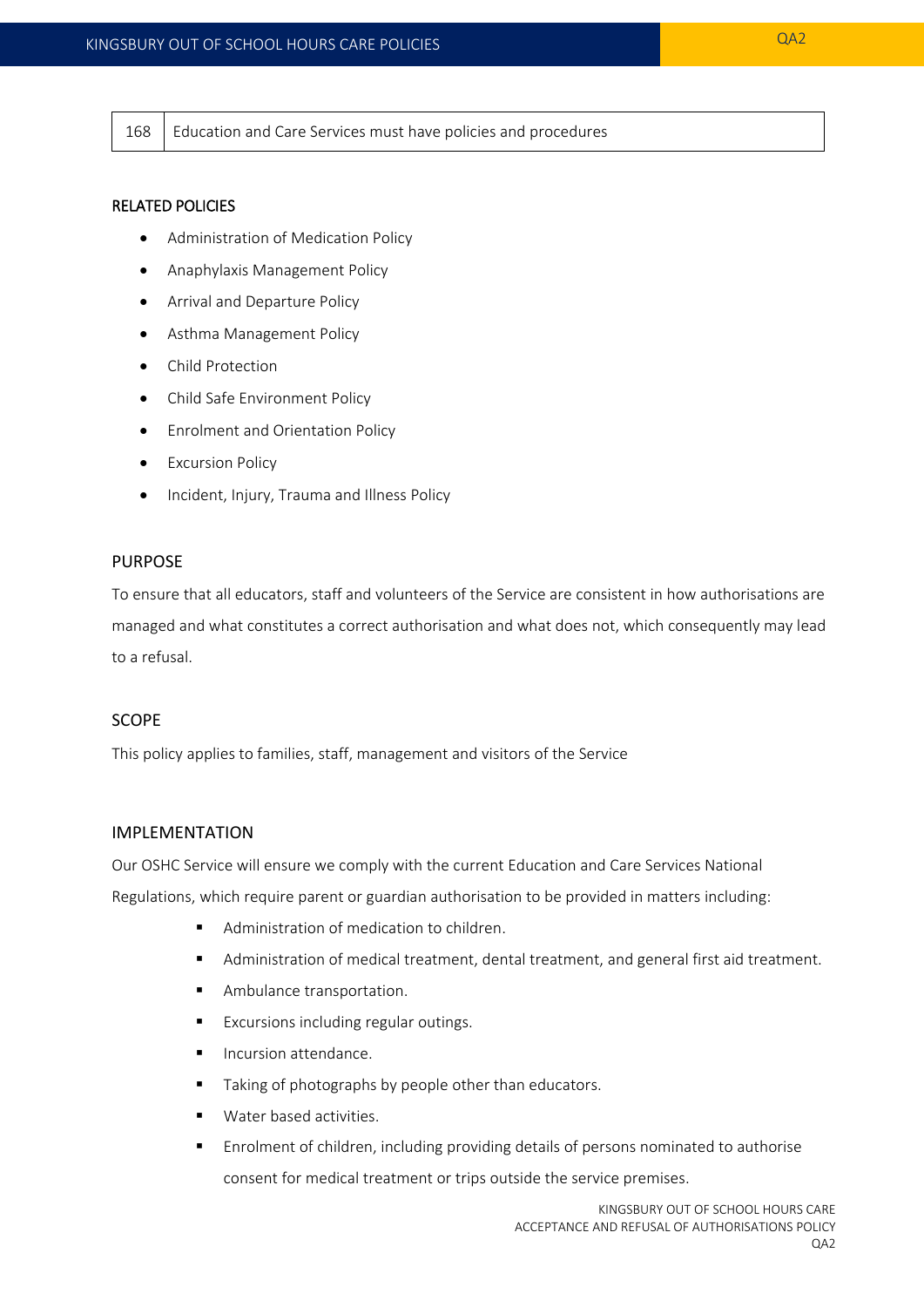Children leaving the premises in the care of someone other than a parent.

#### MANAGEMENT WILL ENSURE THAT:

- **The acceptance and refusal authorisation policy is reviewed and maintained by the OSHC Service** management and adhered to at all times by educators.
- All staff follow the policies and procedures of our OSHC Service.
- All parents/guardians have completed the authorised person's section of their child's enrolment form (refer to *Enrolment and Orientation Policy*), and that the form is signed and dated before the child commences at the OSHC Service.
- Permission forms for excursions are provided to the parent/guardian or authorised person prior to the excursion (refer to *Excursion Policy*).
- Parent/guardians are provided with a copy of relevant policies for our Service or are aware of how they can be accessed.
- Attendance records are maintained for all children attending the OSHC Service.
- A written record of all visitors to the Service, including time of arrival and departure and reasons for visit is documented.
- Where a child requires medication (excluding Paracetamol) to be administered by educators/staff, that this is authorised in writing, signed and dated by the parent/guardian or authorised person and included with the child's record (Refer to *Administration of Medication Policy*).
- Educators/staff do not administer medication without the authorisation of parent/guardian or authorised person, except in the case of an emergency, including an asthma or anaphylaxis, or epilepsy or diabetes emergency (refer to *Administration of Medication Policy, Incident, Injury, Trauma and Illness Policy, Emergency and Evacuation Policy, Management of Asthma Policy, Management of Anaphylaxis Policy, Management of Diabetes Policy*, *and Management of Epilepsy Policy*).
- Educators and staff allow a child to participate in excursions only with the written authorisation of a parent/guardian or authorised person.
- Educators/staff allow a child to depart the Service only with a person who is the parent/guardian or authorised person, or with the written authorisation of one of these, except in the case of a medical emergency or an excursion (Refer to *Arrival and Departure of Children Policy* and *Child Safe Environment Policy*).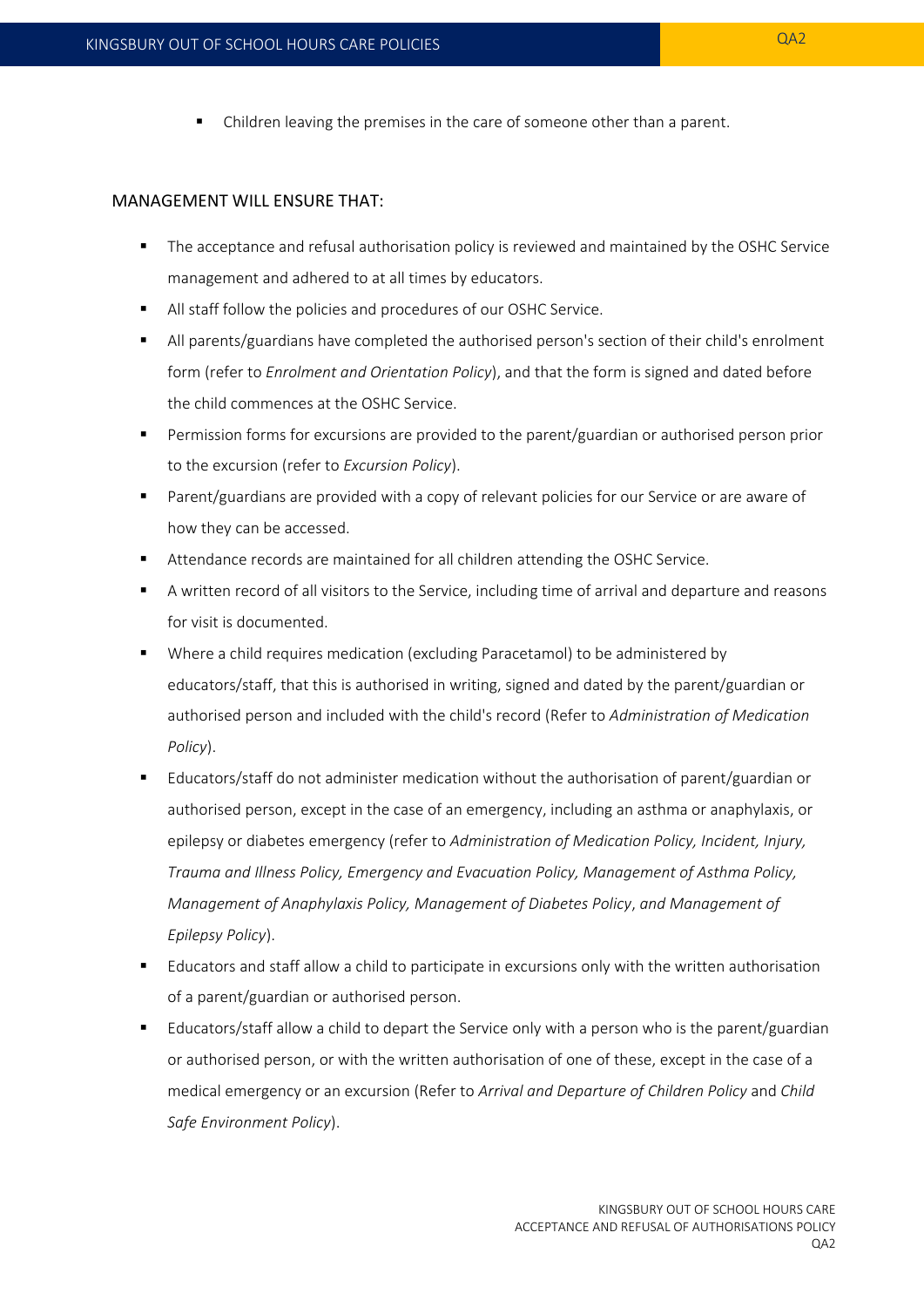There are procedures in place if an inappropriate person (for example, an intoxicated person) attempts to collect the child from the OSHC Service (refer to *Arrival and Departure of Children Policy*).

#### THE NOMINATED SUPERVISOR / RESPONSIBLE PERSON WILL:

- Follow the policies and procedures of the Service.
- Ensure documentation relating to authorisations contains:
	- o The name of the child enrolled in the Service
	- o Date
	- o Signature of the child's parent/guardian and nominated contact person as named on the enrolment form.
- Keep all authorisations relating to children in their enrolment record.
- Exercise the right to refusal if written or verbal authorisations do not comply with National Regulations. If an authorisation is refused by the Service, it is best practice to document:
	- 1. The details of the authorisation,
	- 2. Why the authorisation was refused, and
	- 3. Actions taken by the service. For example: if the service refused an authorised nominee named in the child's enrolment record to collect the child from the service as they were under the influence of alcohol, the action taken to ensure that the child was collected (Refer to *Refusal of Authorisation Record*).
- Waive compliance where a child requires emergency medical treatment for conditions such as anaphylaxis, asthma, epilepsy, or diabetes. In accordance with National Regulations and Standard, the Service can administer medication in these circumstances without authorisation. If these situations occur Management will be required to contact the parent/guardian as soon as practicable after the medication has been administered.
- Ensure that medication is not administered to a child or self-administered by a chid without the authorisation of a parent/guardian or authorised person, except in the case of an emergency, including and asthma or anaphylaxis emergency (refer to *Administration of Medication Policy, Incident, Injury, Trauma and Illness Policy, Emergency and Evacuation Policy, Management of Asthma Policy, Management of Anaphylaxis Policy, Management of Diabetes Policy*, *and Management of Epilepsy Policy*).
- Ensure a child only departs from the Service with a person who is the parent/guardian or authorised person, or with the written authorisation of one of these, except in the case of a medical emergency or an excursion (refer to *Arrival and Departure of Children Policy*).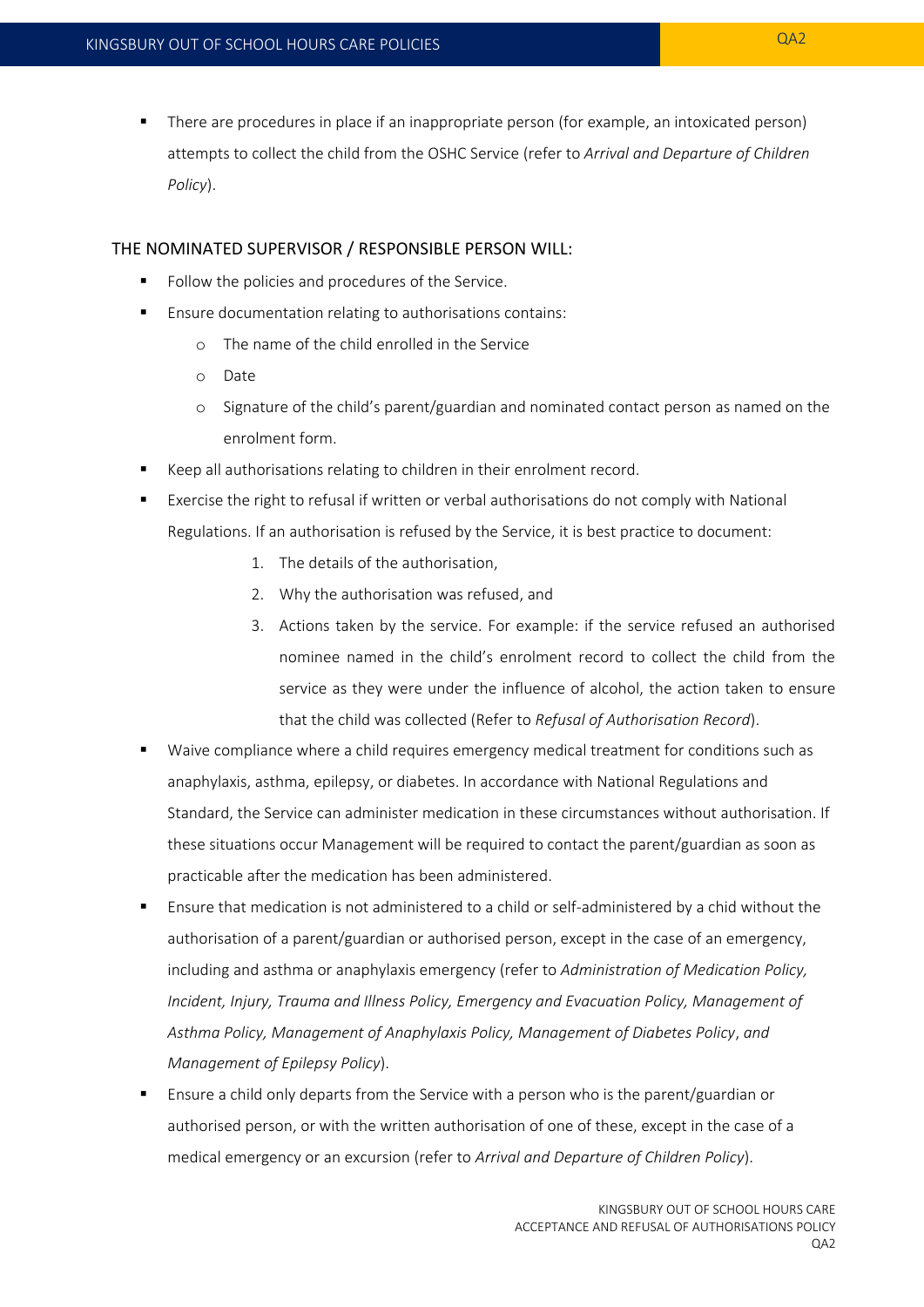- **Ensure a child is not taken outside the Service premises on an excursion except with the written** authorisation of a parent/guardian or authorised person.
	- $\circ$  Inform the family and Approved Provider when a written authorisation does not meet the requirements outlined in the Service's policies.

# EDUCATORS WILL:

- Follow the policies and procedures of the Service.
- Ensure that parents/guardians sign and date permission forms for excursions prior to the excursion being implemented.
- Allow a child to participate in an excursion only with the written authorisation of a parent/guardian or authorised person.
- Check that parents/guardians or authorised persons sign the attendance record as their child arrives and departs from the Service.
- Administer medication only with the written authorisation of a parent/guardian or authorised person, except in the case of an emergency, including an asthma, anaphylaxis, epilepsy, or diabetes emergency.
- Allow a child to depart from the Service only with a person who is the parent/guardian or authorised person, or with the written authorisation of one of these, except in the case of a medical emergency or an excursion.
- Follow procedures if an inappropriate person attempts to collect a child from the Service (for example, an intoxicated person).
- Inform the Approved Provider when a written authorisation does not meet the requirements outlined in Service's policies.

# FAMILIES WILL:

- Read and comply with the policies and procedures of the OSHC Service.
- Complete and sign the authorised person section of their child's enrolment form before their child commences at the Service.
- **E** Ensure that changes to nominated authorised persons are provided to the Service in a timely manner.
- Advise nominated authorised persons that they will require photo identification (such as a driver's licence) in order to collect their child from the Service.
- Sign and date permission forms for excursions.
- Sign the attendance record as their child arrives and departs from the Service.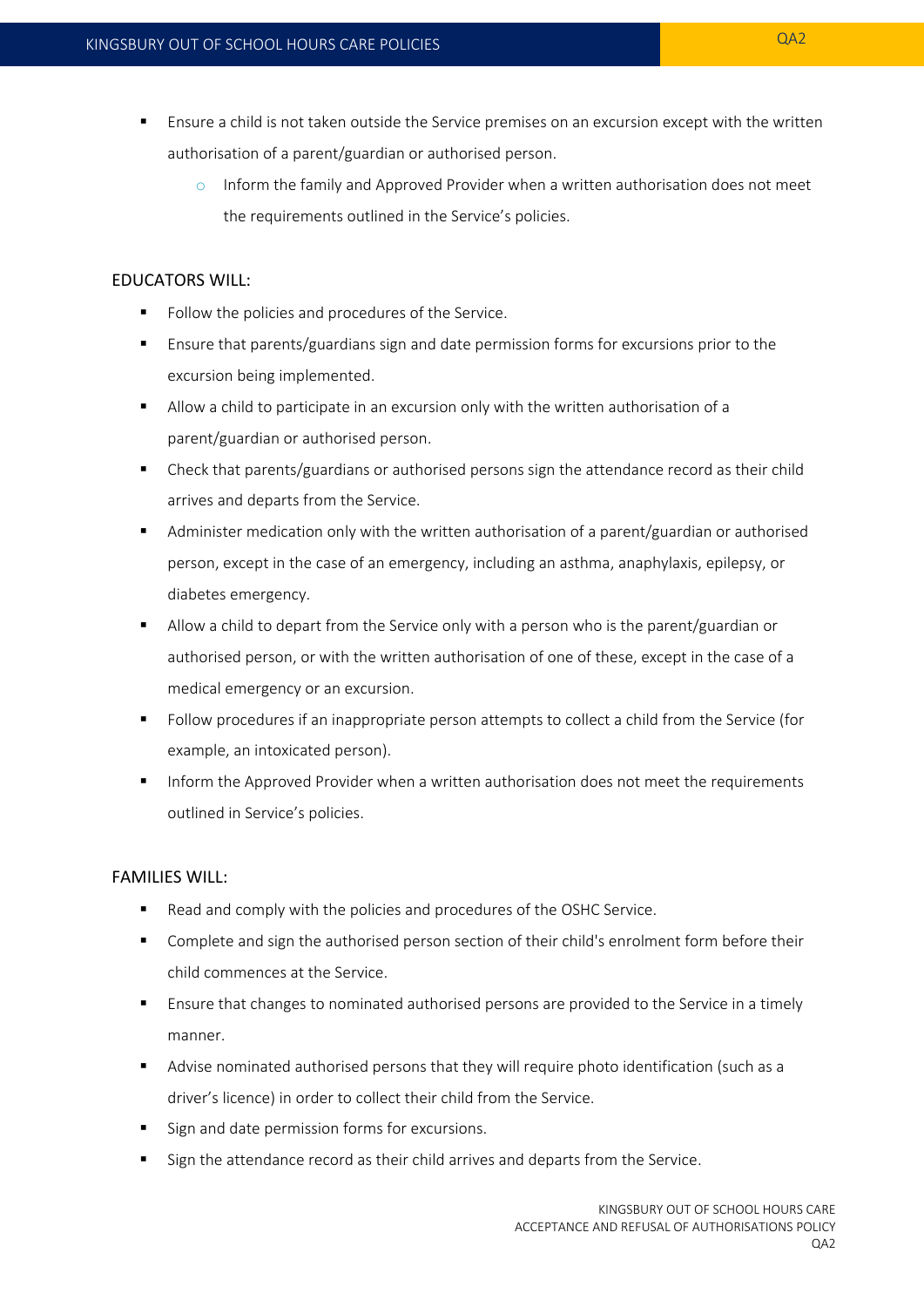**Provide written authorisation where children require medication to be administered by** educators/staff, including signing and dating it for inclusion in the child's medication records.

# AUTHORISATION REQUIREMENTS

Authorisation documents are required for the following situations and must have details recorded as specified:

Continued on the next page:

|                              | The name of the child.<br>٠                                                         |
|------------------------------|-------------------------------------------------------------------------------------|
| Administration of Medication | The authorisation to administer medication, signed by a parent or<br>$\blacksquare$ |
|                              | a person named in the child's enrolment record as authorised to                     |
|                              | consent to administration of medication.                                            |
|                              | The name of the medication to be administered.<br>$\blacksquare$                    |
|                              | The time and date the medication is to be administered.<br>٠                        |
|                              | The dosage of the medication to be administered.<br>٠                               |
|                              | Whether the medication is to be self-administered.<br>٠                             |
|                              | The period of authorisation (actual days and dates: from and to).<br>٠              |
|                              | The date the authorisation is signed.<br>$\blacksquare$                             |
|                              | Medication in its original container and bearing the correct child's<br>٠           |
|                              | name.                                                                               |
|                              | Medication is not past its expiry or use-by date.<br>٠                              |
|                              | Medication is administered in accordance with any instructions<br>٠                 |
|                              | attached to the medication or provided by a registered medical                      |
|                              | practitioner.                                                                       |
|                              | A second person checks the signed Authority to Administer<br>٠                      |
|                              | Medication record, checks the dosage of the medication, and                         |
|                              | witnesses its administration.                                                       |
|                              | The Educator administering medication and witness must write<br>٠                   |
|                              | their full name and sign the medication record.                                     |
|                              | Details of the administration must be recorded in the medication<br>п               |
|                              | record.                                                                             |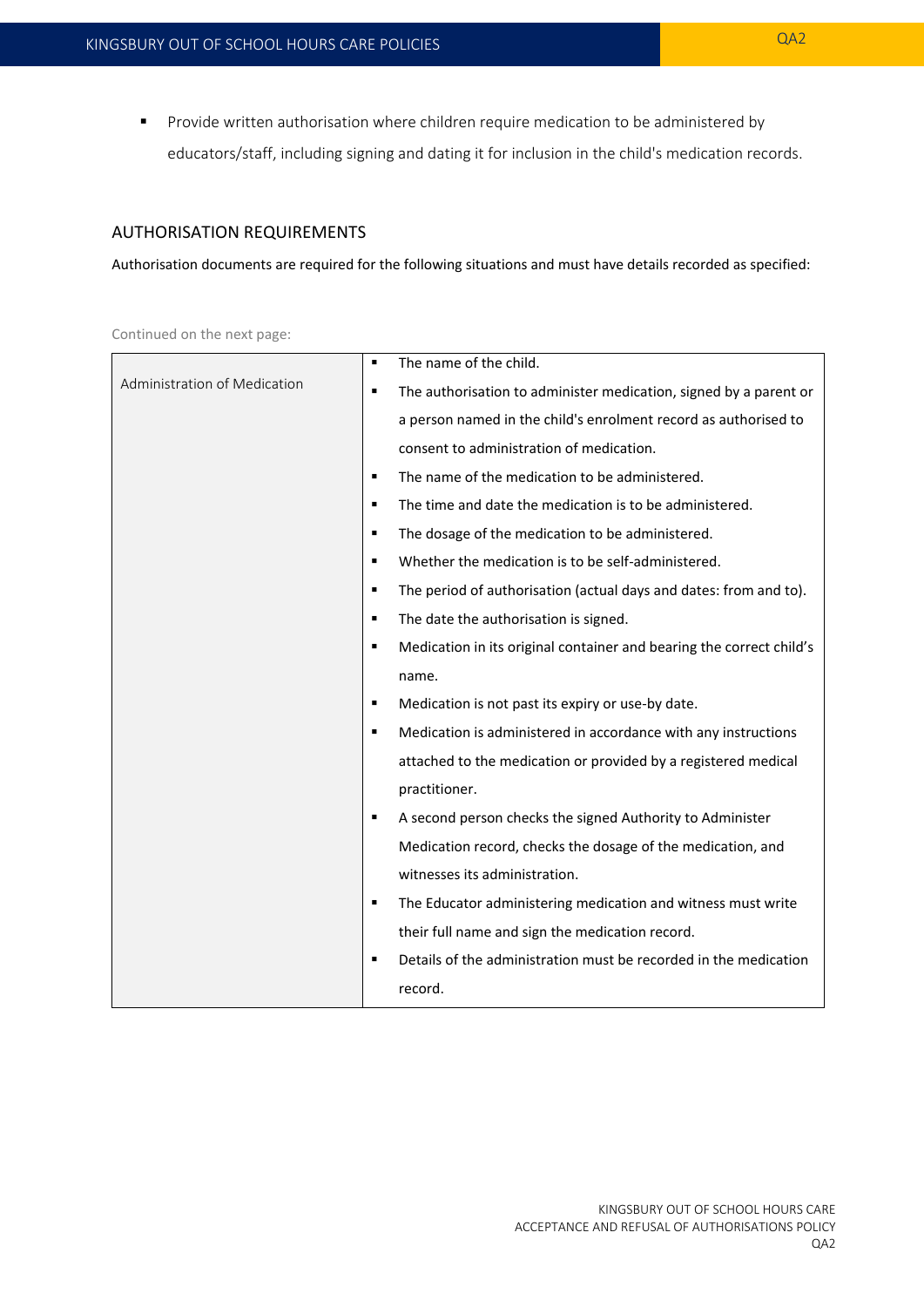| Medical treatment of the child<br>including transportation by an<br>ambulance service<br>(Included and authorised initially<br>as part of the child's enrolment<br>record) | The name of the child.<br>٠<br>Authorisation to seek medical treatment for the child from a<br>٠<br>registered medical practitioner, hospital or ambulance service.<br>Authorisation for the transportation of the child by an ambulance<br>٠<br>service.<br>The name, address and telephone number of the child's<br>٠<br>registered medical practitioner or medical service.<br>The child's Medicare number.<br>٠<br>The name of the parent or guardian providing authorisation.<br>٠<br>The relationship to the child.                     |
|----------------------------------------------------------------------------------------------------------------------------------------------------------------------------|-----------------------------------------------------------------------------------------------------------------------------------------------------------------------------------------------------------------------------------------------------------------------------------------------------------------------------------------------------------------------------------------------------------------------------------------------------------------------------------------------------------------------------------------------|
| <b>Emergency Medical Treatment</b><br>(Included and authorised initially as<br>part of the child's enrolment record<br>or as updates during enrolment)                     | The Service is able to seek emergency medical assistance for a<br>child as required (i.e. medical practitioner, ambulance or hospital)<br>without seeking further authorisation from a parent or guardian<br>in the case of an emergency, including for emergencies relating to<br>medical conditions noted on the enrolment form.                                                                                                                                                                                                            |
| Collection of children<br>(Included and authorised initially as<br>part of the child's enrolment record<br>or as updated during enrolment)                                 | The name of the child.<br>٠<br>The name of the parent or the guardian of the child or the<br>٠<br>authorised nominee on the enrolment form providing<br>authorisation.<br>The name of the person/s authorised by a parent or authorised<br>٠<br>nominee named in the child's enrolment record to collect the<br>child from the premises.<br>The relationship to the child of the persons authorised to collect<br>٠<br>the child from the premises.<br>The signature of the person providing authorisation and date of<br>٠<br>authorisation. |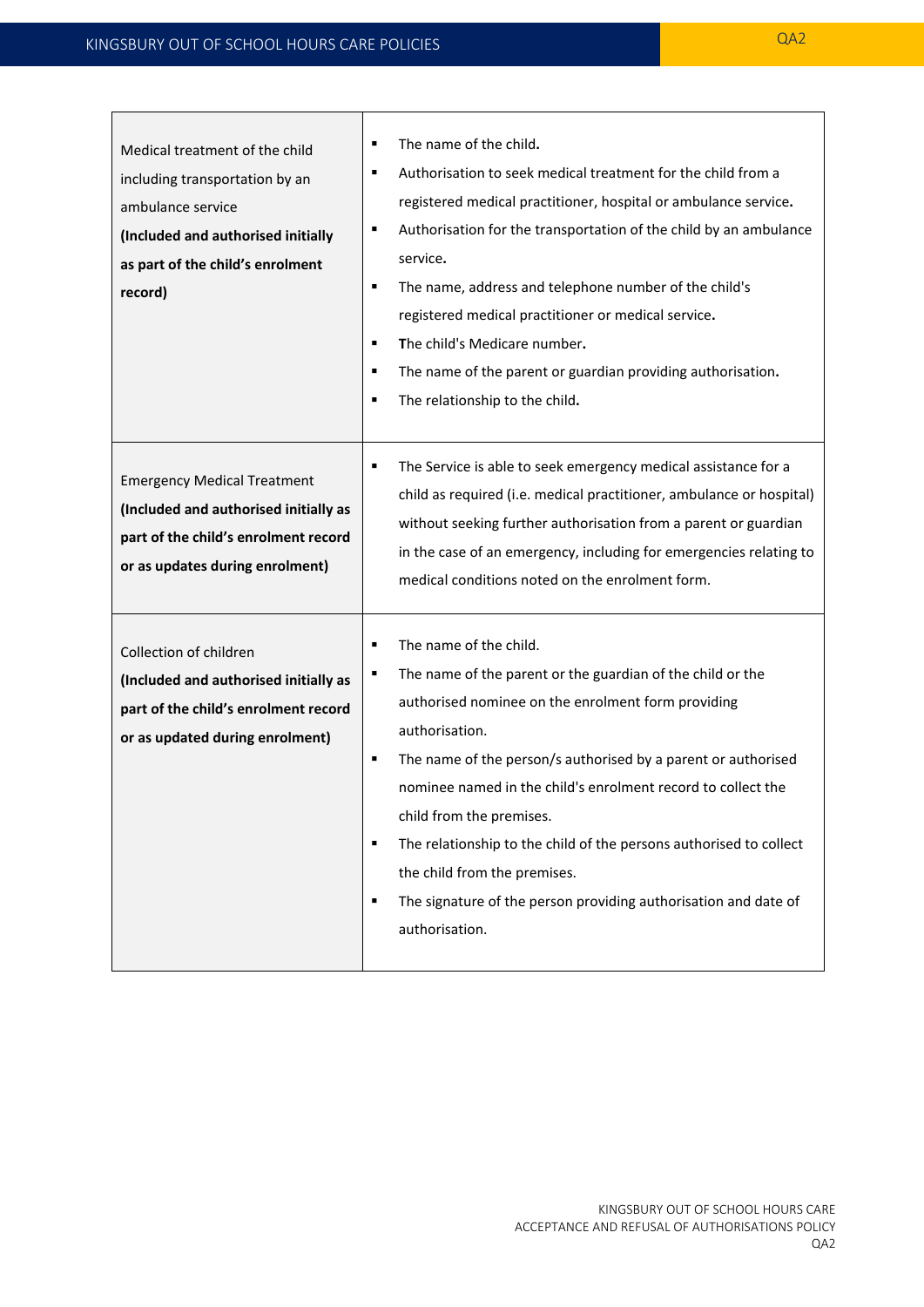| Excursions                           | If the excursion is a regular outing, the authorisation is only required |
|--------------------------------------|--------------------------------------------------------------------------|
| (Including regular outings)          | to be obtained once in a 12-month period, otherwise:                     |
|                                      | The name of the child.<br>п                                              |
|                                      | The date of the excursion (if not for a regular outing).<br>٠            |
|                                      | The reason for the excursion.<br>п                                       |
|                                      | The proposed destination for the excursion.<br>٠                         |
|                                      | The method of transport to be used.<br>٠                                 |
|                                      | The route to be taken to and from the excursion.<br>٠                    |
|                                      | The activities to be undertaken by the child during the excursion.<br>٠  |
|                                      | The period the child will be away from the premises.<br>п                |
|                                      | The anticipated number of children likely to be attending the<br>٠       |
|                                      | excursion.                                                               |
|                                      | The ratio of Educators attending the excursion to the number of<br>П     |
|                                      | children attending the excursion.                                        |
|                                      | The number of staff members and any other adults who will<br>٠           |
|                                      | accompany and supervise the children on the excursion.                   |
|                                      | Statement that a risk assessment has been prepared and is<br>٠           |
|                                      | available at the service.                                                |
|                                      | The name of the parent or guardian providing authorisation.<br>п         |
|                                      | The relationship to the child.<br>٠                                      |
|                                      | The signature of the person providing authorisation and date of<br>٠     |
|                                      | authorisation.                                                           |
|                                      | Any water hazards and risks associated with water-based<br>п             |
|                                      | activities.                                                              |
|                                      | The items that should be taken on the excursion.                         |
|                                      |                                                                          |
| <b>Confirmation of Authorisation</b> | All authorisation forms received (including the initial enrolment<br>П   |
|                                      | form) are to be checked for completion.                                  |
|                                      | All authorisations (excluding the initial enrolment form) are<br>п       |
|                                      | checked to ensure that the authoriser (name and signature) is the        |
|                                      | nominated parent or guardian on the enrolment form.                      |
|                                      | If incomplete or inappropriately signed, the authorisation form<br>٠     |
|                                      | should be returned to the parent or guardian for correction.             |
|                                      | Children will be suspended from any activity requiring<br>٠              |
|                                      | authorisation until the appropriate form has been correctly              |
|                                      | completed and signed.                                                    |